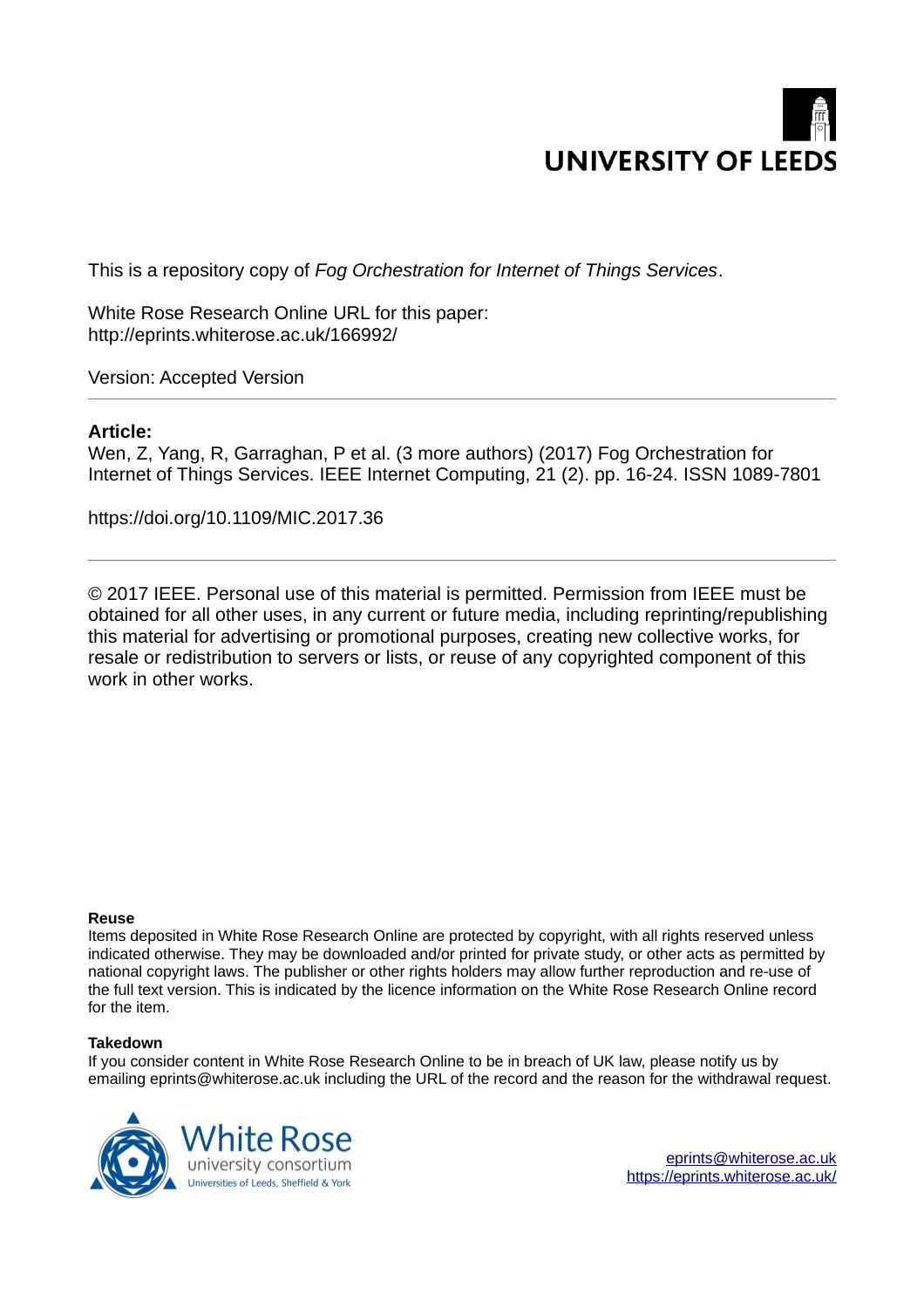# **Fog Orchestration for Internet of Things Services**

## **Zhenyu Wen, Renyu Yang (corresponding author), Peter Garraghan, Tao Lin, Jie Xu, and Michael Rovatsos**

**Abstract:** Large-scale IoT services such as healthcare, smart cities and marine monitoring are pervasive in Cyber-physical environments strongly supported by Internet technologies and Fog computing. Complex IoT services are increasingly composed of sensors, devices, and compute resources within Fog computing infrastructures. The orchestration of such applications can be leveraged to alleviate the difficulties of maintenance and enhance data security and system reliability. However, how to efficiently deal with dynamic variations and transient operational behavior is a crucial challenge within the context of choreographing complex services. Furthermore, with the rapid increase of the scale of IoT deployments, the heterogeneity, dynamicity, and uncertainty within Fog<br>environments and increased computational computational complexity further dramatically aggravate this challenge. This article provides an overview of the core issues, challenges and future research directions in Fog-enabled orchestration for IoT services. Additionally, we present early experiences of an orchestration scenario, demonstrating the feasibility and initial results of using a distributed genetic algorithm in this context.

# *Key words: Internet of Things, Fog computing, orchestration, distributed systems*

### **I. INTERNET OF THINGS AND FOG COMPUTING**

The proliferation of the Internet and increasing integration of physical objects including sensors, vehicles, and buildings have resulted in the formation of Cyber-physical environments that encompass both physical and virtual components. These objects are capable of interfacing and interacting with existing network infrastructure, allowing for computer-based systems to interact with the physical world, thereby enabling novel applications in areas such as smart cities, intelligent transportation, and autonomous vehicles. The explosive growth in data generation has led to a focus in research and industry on issues related to how insight can be effectively extracted from such data to assist the design of Cyber-physical systems. IoT services typically comprise of a set of software components running over different locations connected through networks (i.e. 4G, wireless LAN, Internet etc.) that exhibit dynamic behavior. Systems such as datacenters and wireless sensor networks underpin the data storage and compute resources required for the operation of these components.

A new computing paradigm - Fog computing succeeds Cloud computing by placing greater emphasis of computation and data storage at the edge of the network, allowing for reduced latency and response delay jitter for applications [1, 14]. These characteristics are particularly important for latencysensitive applications such as gaming and video streaming. In the IoT environment, existing applications and massive physical devices can be leveraged as *fundamental appliances* and composed in a mash-up style to control development cost and maintenance pressure. *Orchestration* is a key concept within distributed systems, enabling the alignment of deployed applications with users' business interests. The *Fog orchestrator* provides (a) the centralized arrangement of the resource pool, mapping applications with specific requests and providing an automated workflow to physical resources (deployment and scheduling); (b) workload execution management with runtime QoS control; and (c) timeefficient directive generation to manipulate specific objects.

# **II. SCENARIO AND APPLICATION**

# *A. Motivating Example*

*Smart cities* aim to enhance the quality of urban life by using technology to improve the efficiency of services to meet the needs of residents. To this end, multiple information and communication technology (ICT) systems need to be integrated in a secure, efficient and reliable way in order to manage city facilities effectively. Such systems consist of two major components: (1) sensors integrated with realtime monitoring systems, and (2) applications integrated with the collected sensor (or device) data. Currently, IoT services are rudimentary in nature, and only integrate with specific sensor types. This is resultant of no existing universally agreed standards and protocols for IoT device communication, and represents a challenge towards achieving a global ecosystem of interconnected *things.*

To address this problem, an alternative approach is the use of an IoT service orchestration system to determine and select the best IoT appliances for dynamic composition of holistic workflows for more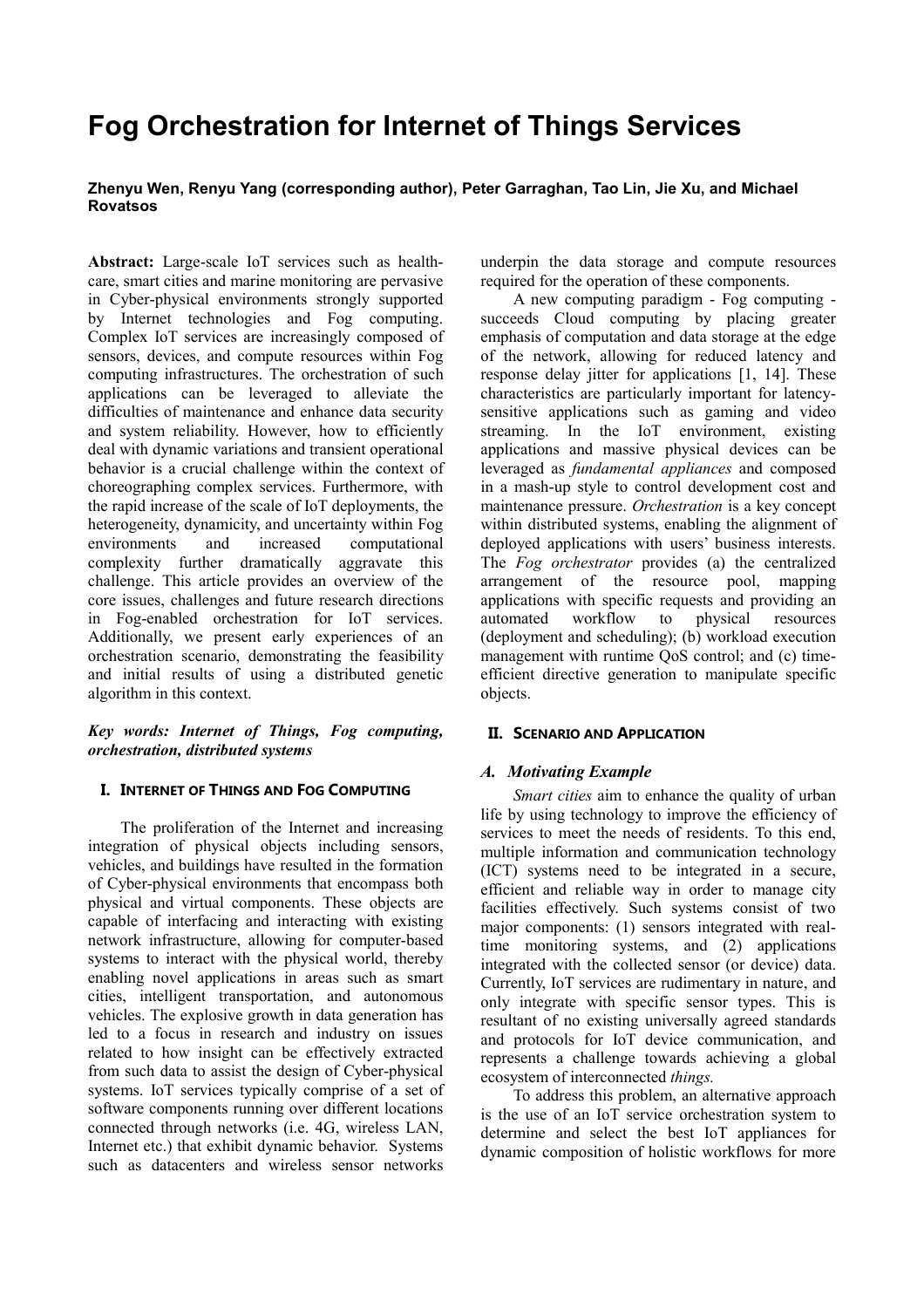

Figure 1. An orchestration scenario for an eHealth service: different IoT appliances (diverse types of sensors and Fog nodes) are orchestrated as a workflow across all layers of Fog architecture. Several candidate objects can potentially provision similar functionality. The Fog orchestrator acts as a controller deployed on a workstation or Cloud datacenter and across all organization layers based on global information. Its primary responsibility is to select resources and deploy the overall service workflow according to data security, reliability, system efficiency requirements. It is noteworthy that the orchestrator is a centralized controller only at a conceptual level and might be implemented in a distributed and fault-tolerant fashion,without introducing a single point of failure.

complex functions. As shown in Figure 1, the proposed orchestrator manages all layers of an IoT ecosystem to integrate different standalone appliances or service modules into a complex topology.

An appropriate combination of these standalone IoT appliances can be used to facilitate more advanced functionality, allowing for reduced cost and improved user experience. For example, *mobile health* systems are capable of remote monitoring, real-time data analysis, emergency warning, etc. Data collected from wearable sensors that monitor patient vitals can be continuously sent to data aggregators and, in the event of detection of abnormal behavior, hospital personnel can be immediately notified in order to take appropriate measures.

While such functionality can be developed within a standalone application, this provides limited scalability and reliability. As concerns scaling capability, the implementation of new features leads to increased development efforts and risk of creating a monolithic application incapable of scaling effectively due to conflicting resource requirements for effective operation. For reliability, increased application complexity leads to tedious, time-consuming debugging. The use of orchestration allows for more flexible formation of application functionality to scale and it also decreases the probability of failure correlation between application components.

#### *B. Fog-enabled IoT Application*

Traditional Web-based service applications are deployed on servers within Cloud datacenters that are accessed by end devices such as tablets, smart phones and desktop PCs. In contrast, IoT applications deployed within Fog computing systems consist of the Cloud, *Fog Node*, and *Things* as shown Figure 1. In this context, a *Fog node* is defined as equipment or middleware and served as an agent that collects data from a set of sensors, and which is then transmitted to a centralized computing system that locally caches data and performs load balancing. *Things* are defined as networked devices including sensors and devices with built-in sensors. Similarly to Web-based service applications, the Cloud provisions centralized resource pools (compute, storage) in order to analyze collected data and automatically trigger subsequent decisions based on a pre-defined system logic. The most significant difference, however, is the use of *Fog nodes* that transmit data to Cloud datacenters. For example, most of wearable sensor data is collected and pre-processed by smart phones or adjacent workstations. This can either significantly reduce transmission rates or improve their reliability. The main differences between Web-based and IoT applications can be summarized as follows: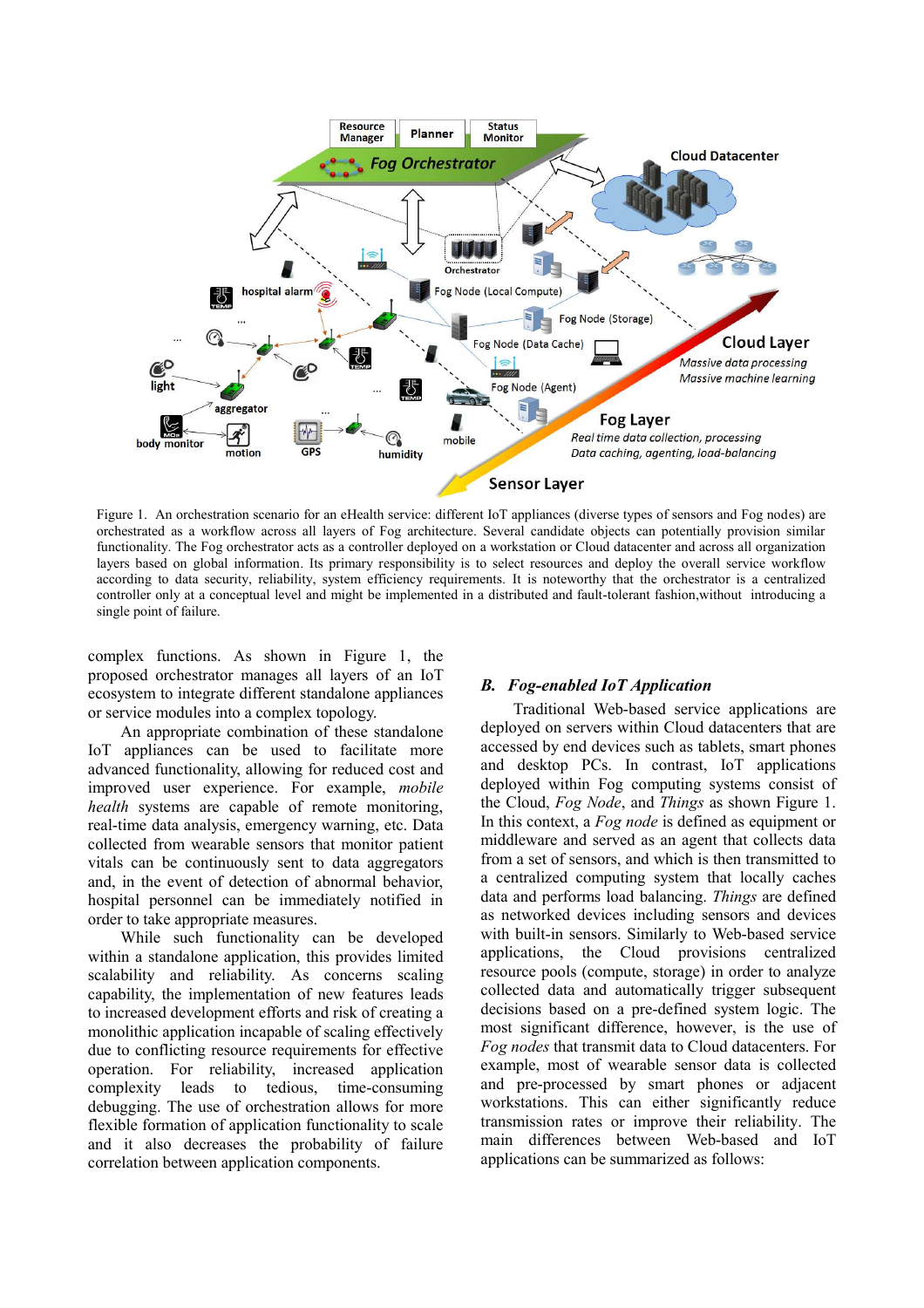**Message communication and scalability** IoT communication is performed using a hybrid centralized-decentralized approach depending on context. The majority of messages exchanged from sensor to sensor *(S2S)* or sensor to Cloud *(S2C)* is performed through the use of *Fog nodes.* Purely environments applications that have soft and hard real-time requirements. For example, neighboring smart vehicles need to transfer data between other vehicles *(V2V)* and traffic infrastructure *(V2I)* in order to prevent collisions. Such a system was piloted in New York City using WiFi in order to enable real-time interaction to assist drivers in navigating congestion and to communicate with pedestrians or oncoming vehicles [2]. Furthermore, due to the huge number of connected devices, the data volume generated and exchanged over an IoT network is predicted to become many orders of magnitude greater than that of conventional Web-based services, resulting in significant scalability challenges.

**Interoperability** In light of Software Defined Network (SDN) technologies, the advantages of a software defined approach is the de-coupling of the software control and the heterogeneous hardware operations. This approach provides an opportunity to dynamically achieve different quality levels for different IoT applications in heterogeneous environments [3]. Moreover, application-level interoperability benefits from Web technologies such as the RESTful architecture of Web, which provide a high level of interoperability. Using these technologies, an abundance of programming APIs can be distributed across entire Fog domains and can be utilized to increase the flexibility of loosely-coupled management [4]. Lightweight APIs, such as RESTful interfaces, result in agile development and simplified orchestration with enhanced scalability when composing complex distributed workflows.

**Reliability** Physical systems make up a significant part of IoT applications, thus the assumptions that can be made regarding fault and failure modes are weaker than those for Web-based applications. IoT applications experience crash and timing failures stemming from low sensor battery power, high network latency, environmental damage, etc. Furthermore, the uncertainty of potentially unstable and mobile system components results in increased difficulties in predicting and capturing system operation. Therefore, the reliability of an IoT application workflow needs to be measured and enhanced in more elaborate ways.

# **III. IOT APPLICATION ORCHESTRATION CHALLENGES**

We have demonstrated that existing IoT

applications are very diverse in terms of reliability, scalability and security. The diversity among Fog nodes is a key issue - location, configuration, and served functionalities of Fog nodes all dramatically increase this diversity. This raises an interesting research challenge, namely how to optimize the process of determining and selecting the best IoT appliances and Fog components to compose an application workflow whilst meeting non-functional requirements such as security, network latency, QoS, etc. We outline and elaborate on these specific challenges as follows:

**Scale and complexity** With the increase of IoT manufacturers developing heterogeneous sensors and smart devices, selecting optimal components becomes increasingly complicated when considering customized hardware configurations and personalized requirements. For example, some applications can only operate with specific hardware architectures (e.g., ARM, Intel) or operating systems, while applications with high security requirements might require specific hardware and protocols to function. Not only does orchestration cater to such functional requirements, it must do so in the face of increasingly larger workflows that change dynamically. The orchestrator must determine whether the assembled systems comprising of Cloud resources, sensors, and Fog nodes coupled with geographic distributions and constraints are capable of provisioning complex services correctly and efficiently. In particular, the orchestrator must be able to automatically predict, detect, and resolve issues pertaining to scalability bottlenecks which may arise from increased application scale.

**Security criticality** In the IoT environment, multiple sensors, computer chips, and communication devices are integrated to enable the overall communication. A specific service might be composed of a multitude of components, each deployed within different geographic locations, resulting in an increased attack vector of such objects. Fog nodes are the data and traffic gateway that is particularly vulnerable to such attacks. This is especially true in the context of network-enabled IoT systems, whose attack vectors can range from humancaused sabotage of network infrastructure, malicious programs provoking data leakage, or even physical access to devices. A large body of research focuses on cryptography and authentication towards enhancing network security to protect against Cyber-attacks [5]. Furthermore, in systems comprising of hundreds of thousands electronic devices, how to effectively and accurately evaluate the security and measure its risks is critically important in order to present a holistic security and risk assessment [6]. This becomes challenging when workflows are capable of changing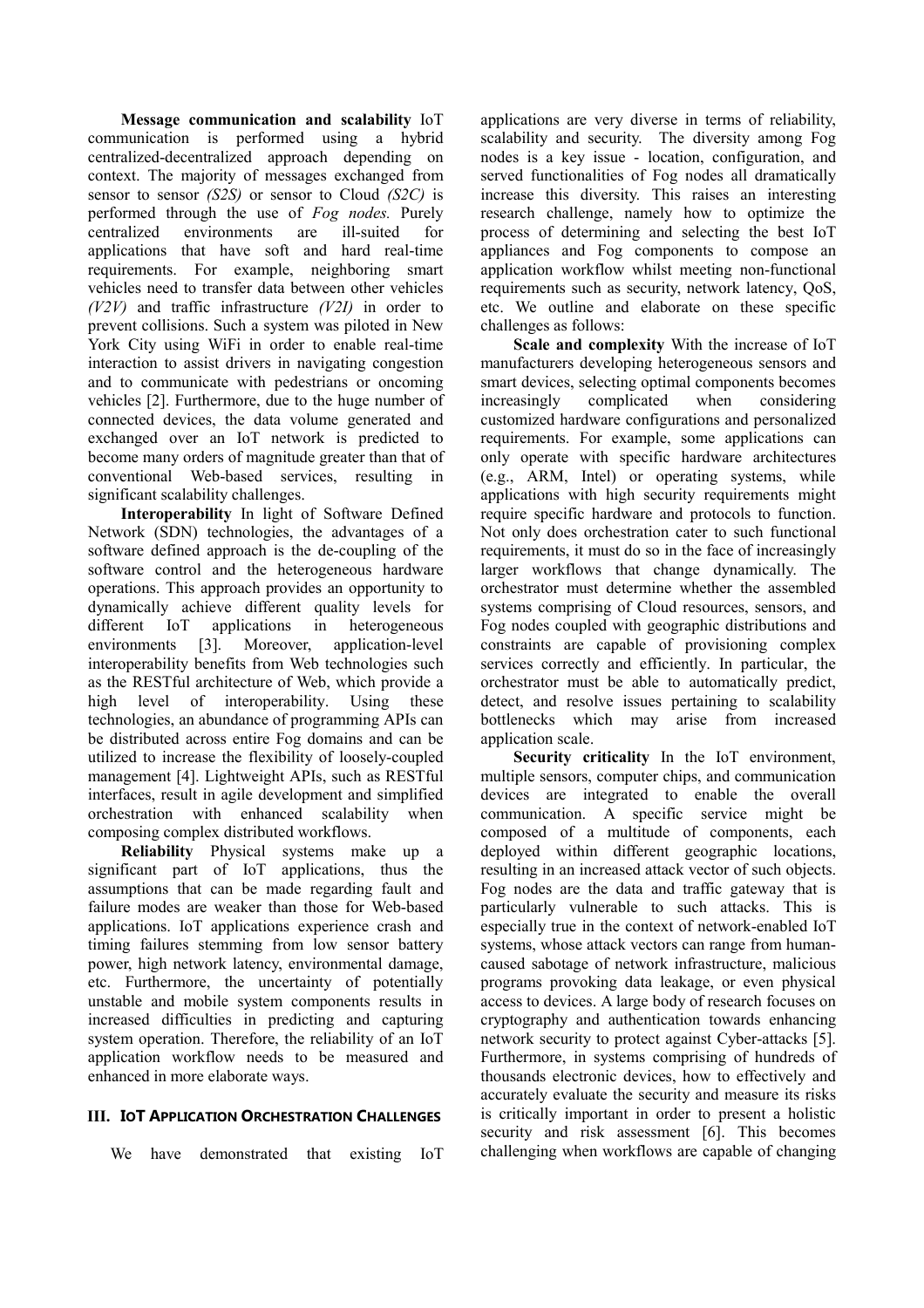and adapting at runtime. For these reasons, we believe that approaches capable of dynamically evaluating the security of dynamic IoT application orchestration will become increasingly critical for secure data placement and processing.

**Dynamicity** Another significant characteristic and challenge for IoT services is their ability to evolve and dynamically change their workflow composition. This is a particular problem in the context of software upgrades through Fog nodes or the frequent join-leave behavior of network objects which will change its internal properties and performance, potentially altering the overall workflow execution pattern. Moreover, handheld devices inevitably suffer from software and hardware aging, which will invariably result in changing workflow behavior and its properties (for example, low-battery devices will degrade the data transmission rate). Finally, the performance of applications will change due to their transient and/or short-lived behavior within the system, including spikes in resource consumption or data generation. This leads to a strong requirement for automatic and intelligent reconfiguration of the topological structure and assigned resources within the workflow, and importantly, that of *Fog nodes*.

**Fault diagnosis and tolerance** The scale of a Fog system results in increased failure probability. Some rare-case software bugs or hardware faults which do not manifest at small-scale or testing environments such as stragglers [7] have a debilitating effect on system performance and reliability. At the scale, heterogeneity, and complexity we are anticipating, it is very likely that different types of fault combinations will occur [8]. To address these, redundant replications and user-transparent fault-tolerant deployment and execution techniques should be considered in orchestration design.

# **IV. KEY RESEARCH DIRECTIONS**

 In this section, we discuss research directions that we believe are key to tackling the challenges outlined above. Within lifecycle management, these include the optimal selection and placement in the deployment stage; dynamic QoS monitoring and providing guarantees at runtime through incremental processing and re-planning; and big data driven analytics and optimization approaches that leverage data mining to improve orchestration quality and accelerate optimization for problem solving.

# *A. Component Selection and Placement*

The recent trend in composing Cloud applications is driven by connecting heterogeneous services deployed across multiple datacenters.

Similarly, such a distributed deployment aids in improving IoT application reliability and performance within Fog computing environments. As mentioned in Section III, it also exposes appliances to new security risks and network uncertainty. Ensuring high levels of dependability for such workflows composed by a multitude of systems is a considerable challenge. Numerous efforts [9,10] have focused on QoS-aware composition of native VM-based Cloud application components, but neglect the proliferation of uncertain execution and security risks among interactive and interdependent components within IoT services.

**Parallel computation algorithm** Optimization algorithms or graph-based approaches are typically time- and resource-consuming when applied on a large-scale, and necessitate parallel approaches to accelerate the optimization process. Recent work [11] provides possible solutions to leverage an in-memory computing framework to execute tasks in a Cloud infrastructure in parallel. However, how to realize dynamic graph generation and partitioning at runtime to adapt to the shifting space of possible solutions stemming from the scale and dynamicity of IoT components remains an unsolved problem.

**Late calibration** To ensure near-real-time intervention during IoT application development, a potential approach could be *correction mechanisms* that could be applied even when sub-optimal solutions are deployed initially. For example, in some cases, if the orchestrator finds a candidate solution that approximately satisfies the reliability and data transmission requirements, it can temporarily suspend the search for further optimal solutions. At runtime, the orchestrator can then continue the improvement of decision results with new information and a reevaluation of constraints, and make use of task and data migration approaches to realize workflow redeployment.

# *B. Dynamic Orchestration with Runtime QoS*

Apart from the initial placement, all workflow components dynamically change due to internal transformations or abnormal system behavior. IoT applications are exposed to uncertain environments where variations in execution are commonplace. Due to the degradation of consumable devices and sensors, capabilities such as security and reliability that initially were guaranteed will vary accordingly, resulting in the initial workflow being no longer optimal or even totally invalid. Furthermore, the structural topology might change in accordance to the task execution progress (i.e. a computation task is finished or evicted) or will be affected by the evolution of the execution environment. Abnormalities might occur due to the variability of combinations of hardware and software crashes, or data skew across different management domains of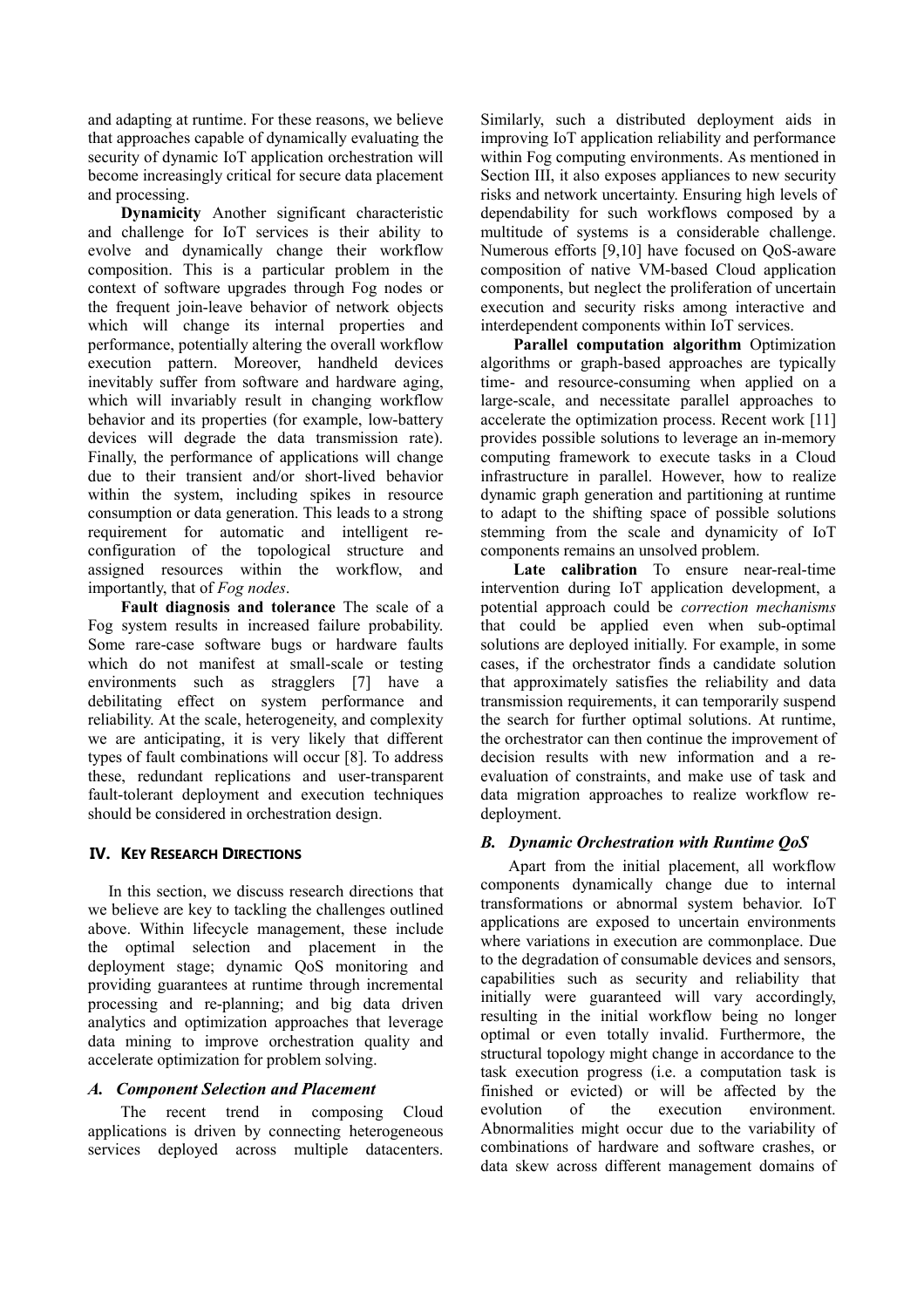devices due to abnormal data and request bursting. This will result in unbalanced data communication and subsequent reduction of application reliability. Therefore, it is essential to dynamically orchestrate task execution and resource reallocation.

 **QoS-aware control and monitoring** To capture the dynamic evolution and variables (such as dynamic evolution, state transition, new operations of IoT, etc), we should predefine the quantitative criteria and measuring approach of dynamic QoS thresholds in terms of latency, availability, throughput, etc. These thresholds usually dictate upper and lower bounds on the metrics as desired at runtime. Complex QoS information processing methods such as hyper-scale matrix update and calculation would give rise to many scalability issues in our setting.

**Event** streaming and messaging Such performance metric variables or significant state transitions can be depicted as system events, and *event streaming* is processed in the orchestration framework through an event messaging bus, real-time publish-subscribe mechanism or high-throughput messaging systems (e.g., Apache Kafka), therefore significantly reducing the communication overheads and ensuring responsiveness. Subsequent actions could be automatically triggered and driven by Cloud engine (e.g., Amazon Lambda service).

## *C. Incremental Computation in Orchestration*

IoT services can often be choreographed through workflow or task graphs to assemble different IoT applications. In some domains, the orchestration is supplied with a plethora of candidate devices with different geographical locations and attributes. In some cases, orchestration would be typically considered too computationally intensive, as it is extremely time-consuming to perform operations including pre-filtering, candidate selection, and combination calculation while considering all specified constraints and objectives. Static models and methods become viable when the application workload and parallel tasks are known at design time. In contrast, in the presence of variations and disturbances, orchestration methods typically rely on incremental scheduling at runtime (rather than straightforward complete re-calculation by re-running static methods) to decrease unnecessary computation and minimize schedule makespan.

 **Proactive recognition** Localized regions of selfupdates become ubiquitous within Fog environments. The orchestrator should record staged states and data produced by Fog components periodically or in an event-based manner. This information will form a set

of time series of graphs and facilitate the analysis and proactive recognition of anomalous events to dynamically determine such hotspots [12]. The data and event streams should be efficiently transmitted among Fog components, so that system outage, appliance failure, or load spikes will rapidly feedback to the central orchestrator for decision making.

 **Incremental design and implementation** Based on the time series of graphs, the similarities and dependencies between successive graph snapshots should be comprehensively studied to determine the feasibility of incremental computation. Approaches such as memorization, self-adjusting computation, and semantic analysis could cache and reuse portions of dynamic dependency graphs to avoid unnecessary re-computation in the event of input changes. Intermediate data or results should be inherited as far as possible, and the allocated resources that have been allocated to the tasks should also be reused rather than be requested repeatedly. Through graph analysis, operators can determine which sub-graphs changes within the whole topology by using sub-graph partitioning and matching as an automated process that can significantly reduce overall execution time.

### *D. Systematic Data-driven Optimization*

 IoT applications include a very large number of geographically distributed devices which produce multi-dimensional, high-volume data that requires different levels of real-time analytics and data aggregation. Therefore, data-driven optimization and planning should be considered in the orchestration of complex IoT services.

 **Holistic cross-layer optimization** As applications are selected and distributed across different layers in the Fog environment, attention should be brought to the optimization of all overlapping, inter-connected layers. The orchestrator has a global view of all resource abstractions, from "edge" resources on the mobile side to compute and storage resources on the Cloud datacenter side. It would be possible to pipeline the stream of data processing and the database services within the same network domain to reduce data transmission. Similar to the data-locality principle, we can also distribute or reschedule computation tasks of *Fog nodes* close to the sensors rather than frequently moving data, thereby reducing latency. Another potential optimization is to customize data-relevant parameters such as data generation rate or data compression ratio to adapt to the performance and assigned resources so as to strike a balance between data quality and specified response-time targets.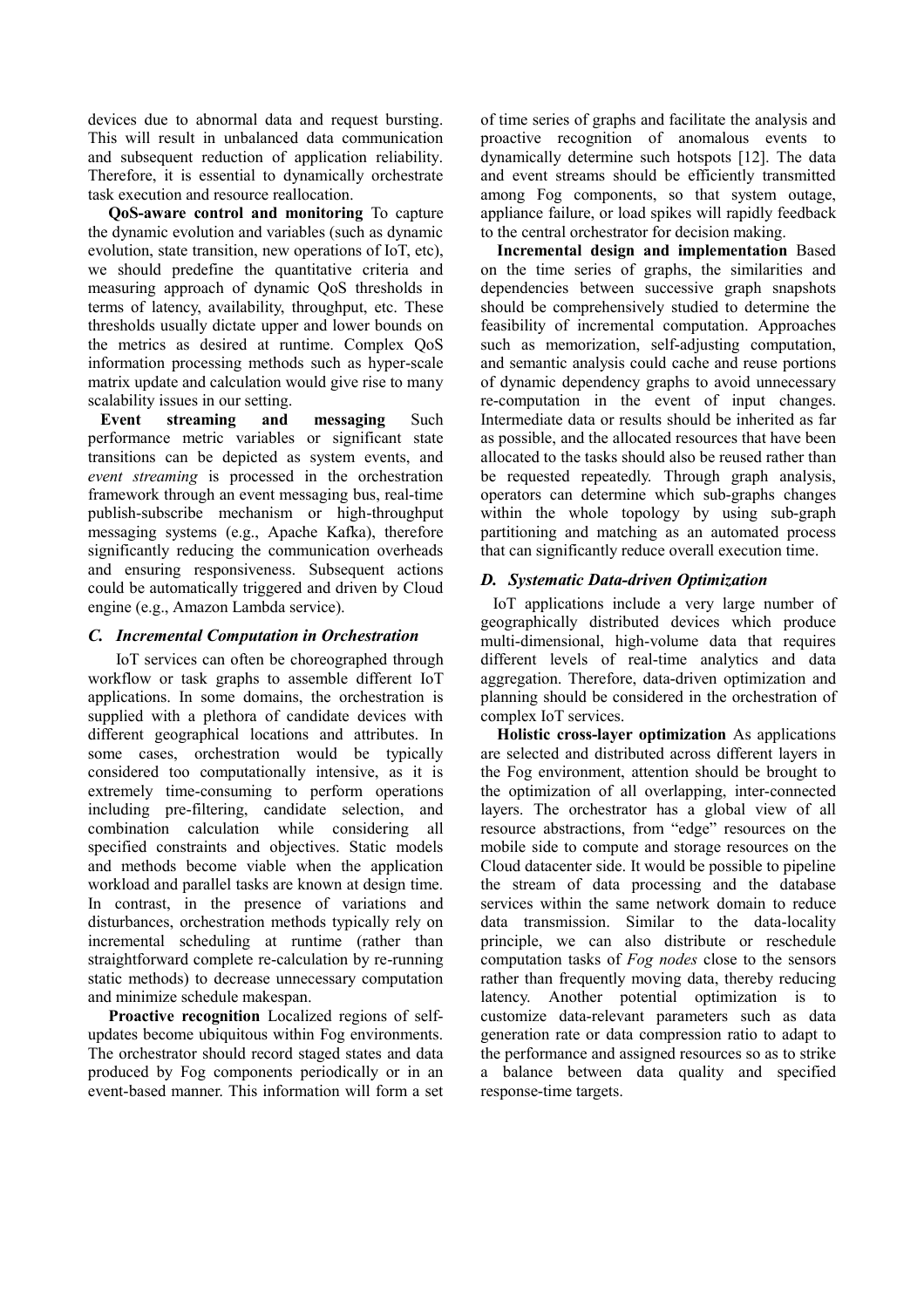

Figure 1: Main functional elements in our Fog Orchestrator: *planning* is responsible for selection and placement, runtime monitoring and control during *execution*, and data-driven decision *optimization*. We propose a parallel GA solver to accelerate the handling of optimization issues raised in the planning and optimization phase. Initial results demonstrate the proposed approach can outperform a standalone genetic algorithm in terms of both time and quality aspects.

 **Online tuning and History-Based Optimization (HBO)** A major challenge is that the aforementioned decision operators are still computationally timeconsuming. To tackle this problem, online machine learning is capable of provisioning several online training (such as classification and clustering) and prediction models to capture the constant evolutionary behavior of each element in the system, producing time series of trends to intelligently predict the required system resource usage, failure occurrence, and straggler compute tasks - all of which can be learnt from historical data and an HBO procedure. These smart techniques should be investigated, with corresponding heuristics applied in an existing decision-making framework to create a continuous feedback loop. Cloud machine learning offers analysts a set of data exploration tools and a variety of choices for using machine learning models and algorithms [13].

## **V. EARLY EXPERIENCE AND INITIAL RESULTS**

Based on the design philosophy and methods discussed, we propose a framework that can efficiently orchestrate Fog computing environments. As demonstrated in Figure 2, in order to enable planning and adaptive optimization, a preliminary attempt was made to manage the composition of applications in parallel under a broad range of constraints. We implement a novel parallel genetic algorithm based framework (GA-Par) on Spark to handle orchestration scenarios where a large set of IoT applications are composed. More specifically, in our GA-based algorithm, each chromosome represents a solution of the composed workflow and the gene segments of each chromosome represent the IoT applications. We normalize the utility of security and network QoS of IoT appliances into an objective fitness function within GA-Par to minimize the security risks and performance degradation.

Specifically, to strike a balance between accuracy and time efficiency, we separate the total individual population into parallel compute partitions dispersed over different compute nodes. In order to maximize parallelism, we set up and adjust the partition configuration dynamically to make partitions fully parallelized whilst considering data shuffling and communication cost with the topology change. To guarantee optimal results can be gradually obtained, we dynamically merge several partitions into a single partition and then re-partition it based on runtime status and monitored QoS. Furthermore, the quality of each solution generation can be also maintained by applying an "elitist" method, where the local elite results of each partition will be collected and synthesized into a global elite. The centralized GA-Par master will aggregate the full information at the end of each iteration, and then broadcasts the list to all partitions to increase the probability of finding a globally optimal solution. To address data skew issues, we also conduct a joint data-compute optimization to repartition the data and reschedule